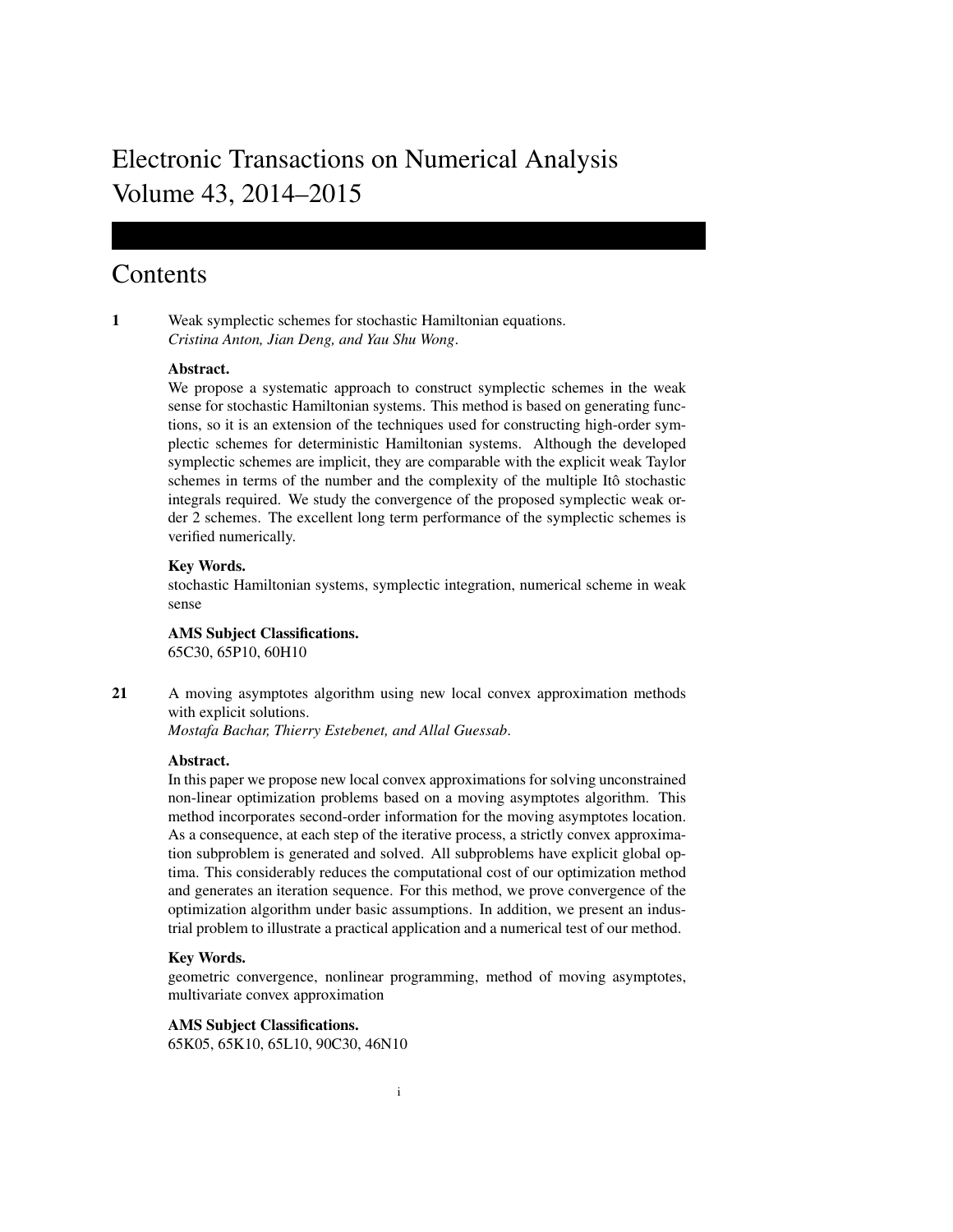45 A minimal residual norm method for large-scale Sylvester matrix equations. *Said Agoujil, Abdeslem H. Bentbib, Khalide Jbilou, and El Mostafa Sadek*.

## Abstract.

In this paper, we present a new method for solving large-scale Sylvester matrix equations with a low-rank right-hand side. The proposed method is an iterative method based on a projection onto an extended block Krylov subspace by minimization of the norm of the residual. The obtained reduced-order problem is solved via different direct or iterative solvers that exploit the structure of the linear operator associated with the obtained matrix equation. In particular, we use the global LSQR algorithm as iterative method for the derived low-order problem. Then, when convergence is achieved, a low-rank approximate solution is computed given as a product of two low-rank matrices, and a stopping procedure based on an economical computation of the norm of the residual is proposed. Different numerical examples are presented, and the proposed minimal residual approach is compared with the corresponding Galerkin-type approach.

#### Key Words.

extended block Krylov subspaces, low-rank approximation, Sylvester equation, minimal residual methods

AMS Subject Classifications. 65F10, 65F30

60 The Davison-Man method revisited. *Miloud Sadkane*.

## Abstract.

The Davison-Man method is an iterative technique for solving Lyapunov equations where the approximate solution is updated through a matrix integral and a doubling procedure. In theory, convergence is quadratic, but, in practice, there are examples where the method stagnates and no further improvement is seen. In this work, an implementation that avoids stagnation and improves the computed solution is proposed and justified.

#### Key Words.

Davison-Man, Lyapunov equation

AMS Subject Classifications. 65F30, 65F10

70 Estimates for the bilinear form  $x^T A^{-1}y$  with applications to linear algebra problems. *Paraskevi Fika, Marilena Mitrouli, and Paraskevi Roupa*.

#### Abstract.

Let  $A \in \mathbb{R}t^{p \times p}$  be a nonsingular matrix and  $x, y$  vectors in  $\mathbb{R}t^p$ . The task of this paper is to develop efficient estimation methods for the bilinear form  $x^T A^{-1} y$  based on the extrapolation of moments of the matrix A at the point  $-1$ . The extrapolation method and estimates for the trace of  $A^{-1}$  presented in Brezinski et al. [Numer. Linear Algebra Appl., 19 (2012), pp. 937–953] are extended, and families of estimates efficiently approximating the bilinear form requiring only few matrix vector products are derived. Numerical approximations of the entries and the trace of the inverse of any real nonsingular matrix are presented and several numerical results, discussions, and comparisons are given.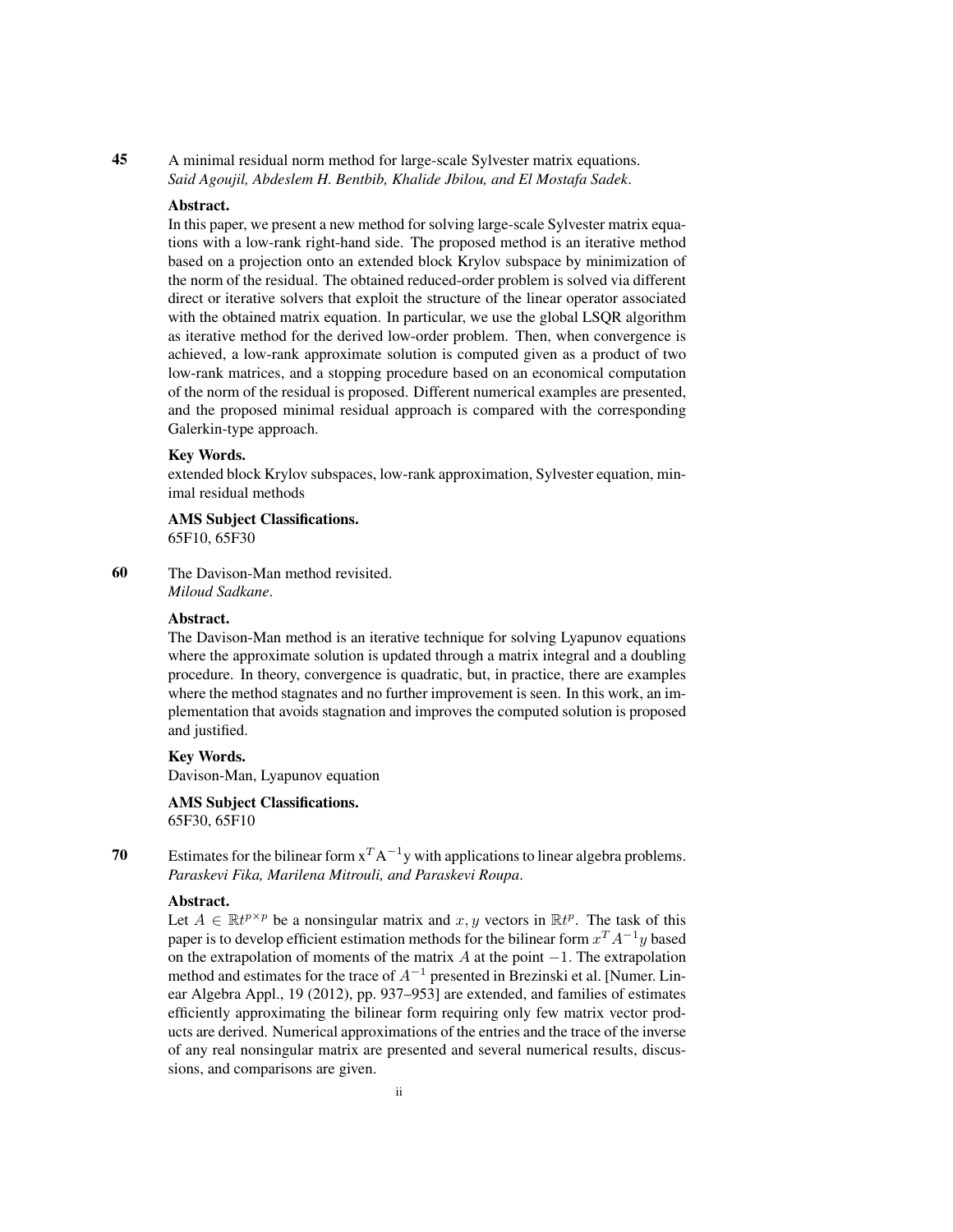Key Words.

extrapolation, matrix moments, matrix inverse, trace

#### AMS Subject Classifications.

65F15, 65F30, 65B05, 65C05, 65J10, 15A18, 15A45

90 Improved perturbation bounds for the continuous-time  $H_{\infty}$ -control problem. *Nicolai D. Christov, Mihail M. Konstantinov, and Petko Hr. Petkov*.

#### Abstract.

New local perturbation bounds for the continuous-time  $H_{\infty}$ -control problem are obtained, which are nonlinear functions of the data perturbations and are tighter than the existing condition number-based local bounds. These nonlinear local bounds are then incorporated into nonlocal perturbation bounds which are less conservative than the existing nonlocal perturbation estimates for the  $H_{\infty}$ -control problem.

#### Key Words.

 $H_{\infty}$ -control, perturbation analysis, Riccati equations

AMS Subject Classifications. 93B36, 65F35, 93B35

100 Computing approximate (block) rational Krylov subspaces without explicit inversion with extensions to symmetric matrices.

*Thomas Mach, Miroslav S. Pranic, and Raf Vandebril ´* .

## Abstract.

It has been shown that approximate extended Krylov subspaces can be computed, under certain assumptions, without any explicit inversion or system solves. Instead, the vectors spanning the extended Krylov space are retrieved in an implicit way, via unitary similarity transformations, from an enlarged Krylov subspace. In this paper this approach is generalized to rational Krylov subspaces, which aside from poles at infinity and zero, also contain finite non-zero poles. Furthermore, the algorithms are generalized to deal with block rational Krylov subspaces and techniques to exploit the symmetry when working with Hermitian matrices are also presented. For each variant of the algorithm numerical experiments illustrate the power of the new approach. The experiments involve matrix functions, Ritz-value computations, and the solutions of matrix equations.

#### Key Words.

Krylov, extended Krylov, rational Krylov, iterative methods, rotations, similarity transformations

#### AMS Subject Classifications.

65F60, 65F10, 47J25, 15A16

125 An efficient deflation technique for the communication-avoiding conjugate gradient method.

*Erin Carson, Nicholas Knight, and James Demmel*.

#### Abstract.

By fusing s loop iterations, *communication/avoiding* formulations of Krylov subspace methods can asymptotically reduce sequential and parallel communication costs by a factor of  $O(s)$ . Although a number of communicationavoiding Krylov methods have been developed, there remains a serious lack of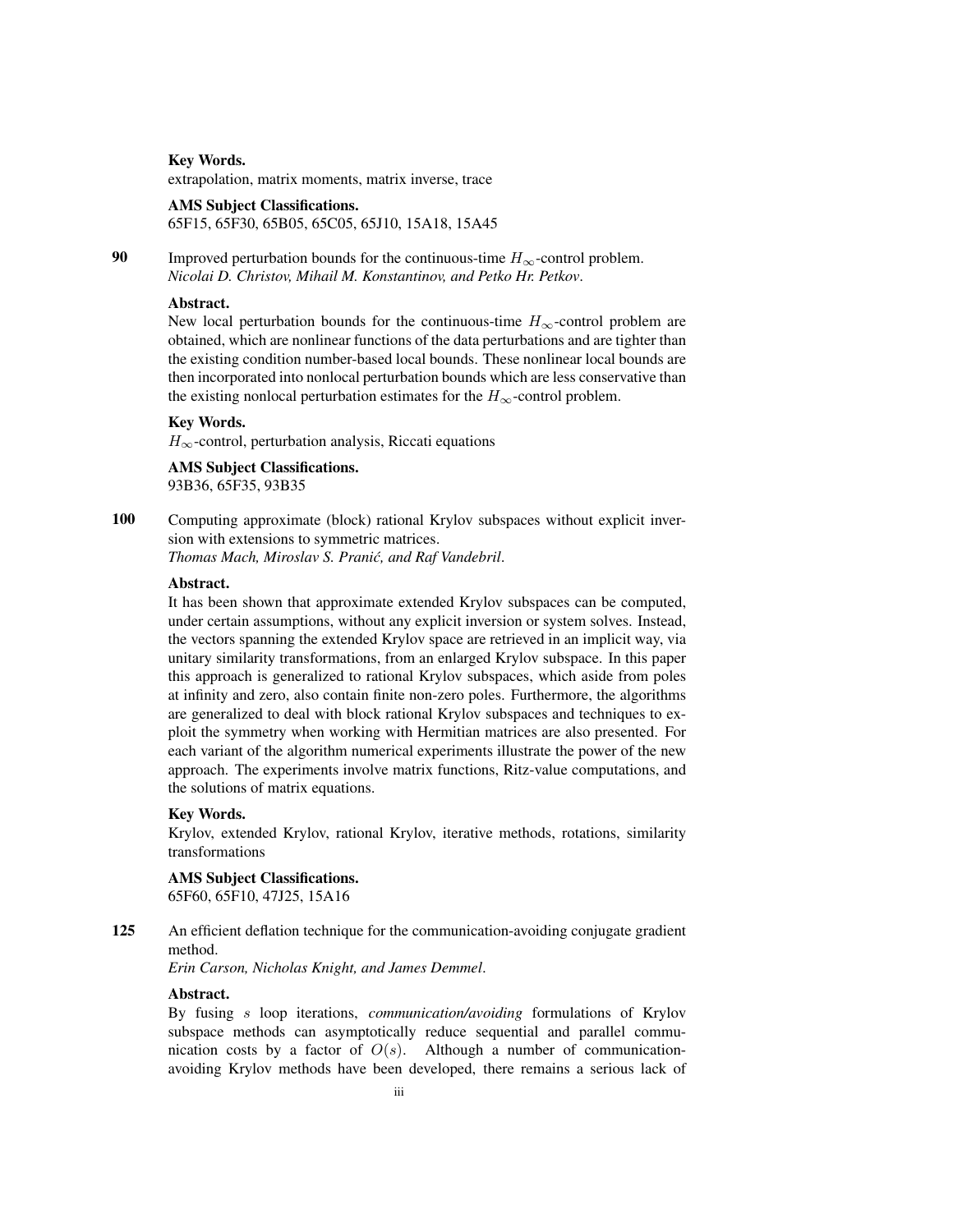available communication-avoiding preconditioners to accompany these methods. This has stimulated active research in discovering which preconditioners can be made compatible with communication-avoiding Krylov methods and developing communication-avoiding methods which incorporate these preconditioners. In this paper we demonstrate, for the first time, that deflation preconditioning can be applied in communication-avoiding formulations of Lanczos-based Krylov methods such as the conjugate gradient method while maintaining an  $O(s)$  reduction in communication costs. We derive a deflated version of a communication/avoiding conjugate gradient method, which is mathematically equivalent to the deflated conjugate gradient method of Saad et al. [SIAM J. Sci. Comput., 21 (2000), pp.1909–1926]. Numerical experiments on a model problem demonstrate that the communication/avoiding formulations can converge at comparable rates to the classical formulations, even for large values of s. Performance modeling illustrates that  $O(s)$  speedups are possible when performance is communication bound. These results motivate deflation as a promising preconditioner for communication-avoiding Krylov subspace methods in practice.

#### Key Words.

Krylov subspace methods, deflation, iterative solvers, minimizing communication, sparse matrices

## AMS Subject Classifications.

65F08, 65F10, 65F50, 65Y05, 65Y20

142 Self-generating and efficient shift parameters in ADI methods for large Lyapunov and Sylvester equations.

*Peter Benner, Patrick Kürschner, and Jens Saak.* 

#### Abstract.

Low-rank versions of the alternating direction implicit (ADI) iteration are popular and well established methods for the numerical solution of large-scale Sylvester and Lyapunov equations. Probably the biggest disadvantage of these methods is their dependence on a set of shift parameters that are crucial for fast convergence. Here we firstly review existing shift generation strategies that compute a number of shifts before the actual iteration. These approaches come with several disadvantages such as, e.g., expensive numerical computations and the difficulty to obtain necessary spectral information or data needed to initially setup their generation. Secondly, we propose two novel shift selection strategies with the motivation to resolve these issues at least partially. Both approaches generate shifts automatically in the course of the ADI iterations. Extensive numerical tests show that one of these new approaches, based on a Galerkin projection onto the space spanned by the current ADI data, is superior to other approaches in the majority of cases both in terms of convergence speed and required execution time.

#### Key Words.

Lyapunov equation, Sylvester equation, alternating directions implicit, shift parameters

#### AMS Subject Classifications.

65F10, 65F30, 15A06

163 Block Gram-Schmidt downdating.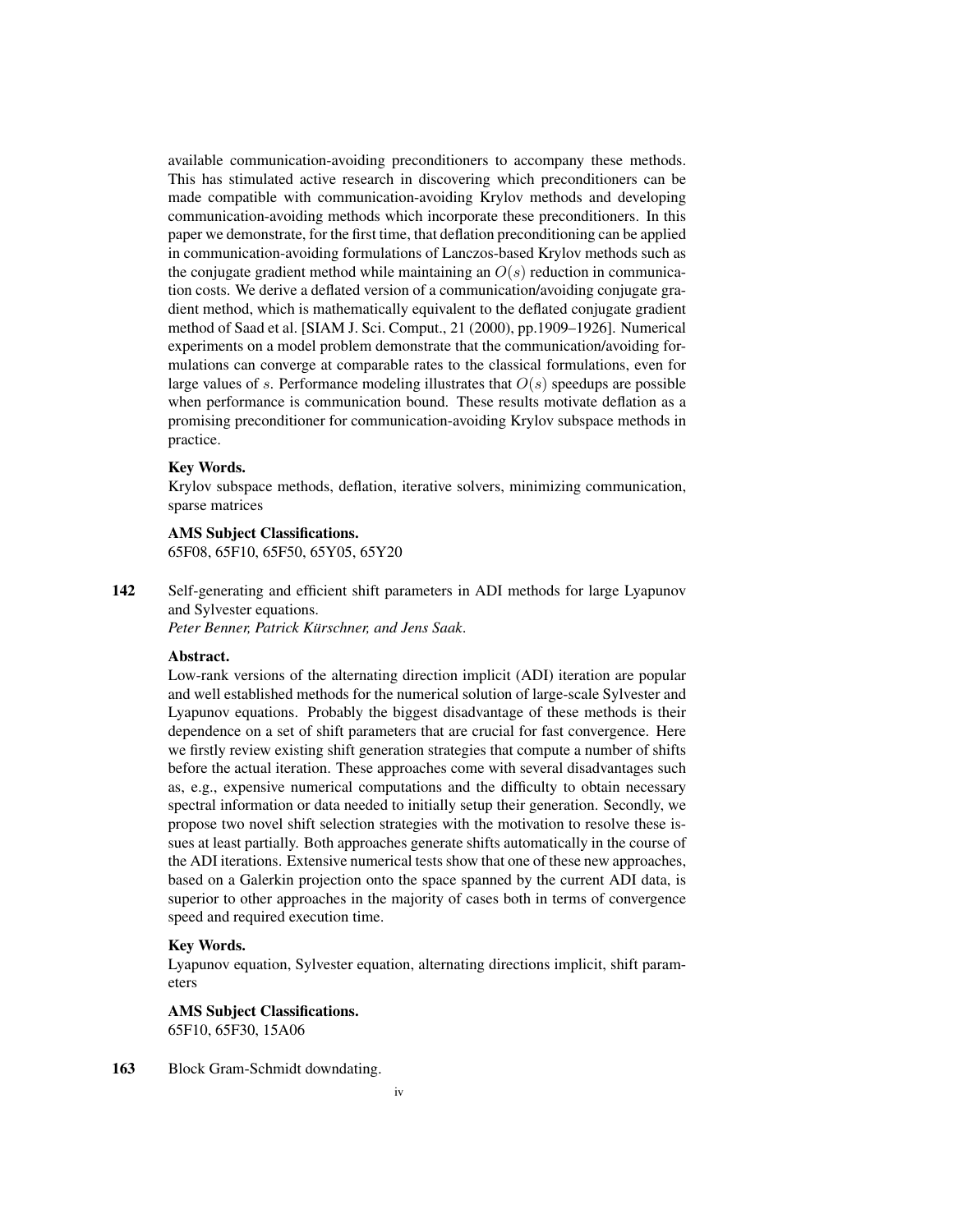#### *Jesse L. Barlow*.

## Abstract.

Given positive integers m, n, and p, where  $m \ge n + p$  and  $p \ll n$ . A method is proposed to modify the QR decomposition of  $X \in \mathbb{R}^{m \times n}$  to produce a QR decomposition of  $X$  with  $p$  rows deleted. The algorithm is based upon the classical block Gram-Schmidt method, requires an approximation of the norm of the inverse of a triangular matrix, has  $\mathcal{O}(mnp)$  operations, and achieves an accuracy in the matrix 2-norm that is comparable to similar bounds for related procedures for  $p = 1$  in the vector 2-norm. Since the algorithm is based upon matrix-matrix operations, it is appropriate for modern cache oriented computer architectures.

## Key Words.

QR decomposition, singular value decomposition, orthogonality, downdating, matrix-matrix operations.

#### AMS Subject Classifications.

65F25, 65F20, 65F35

188 On the location of the Ritz values in the Arnoldi process. *Gerard Meurant ´* .

#### Abstract.

In this paper we give a necessary and sufficient condition for a set of complex values  $\theta_1, \ldots, \theta_k$  to be the Arnoldi Ritz values at iteration k for a general diagonalizable matrix A. Then we consider normal matrices and, in particular, real normal matrices with a real starting vector. We study in detail the case  $k = 2$ , for which we characterize the boundary of the region in the complex plane where pairs of complex conjugate Ritz values are located. Several examples with computations of the boundary of the feasible region are given. Finally we formulate some conjectures and open problems for the location of the Arnoldi Ritz values in the case  $k > 2$  for real normal matrices.

#### Key Words.

Arnoldi algorithm, eigenvalues, Ritz values, normal matrices

## AMS Subject Classifications.

65F15, 65F18, 15A18

## 213 A subspace iteration for symplectic matrices.

*Alexander Malyshev, Miloud Sadkane, and Ahmed Salam*.

#### Abstract.

We study the convergence behavior of an orthogonal subspace iteration for matrices whose spectrum is partitioned into three groups: the eigenvalues inside, outside, and on the unit circle. The main focus is on symplectic matrices. Numerical experiments are provided to illustrate the theory.

v

#### Key Words.

symplectic matrix, subspace iteration, invariant subspace

## AMS Subject Classifications.

15A21, 65F15